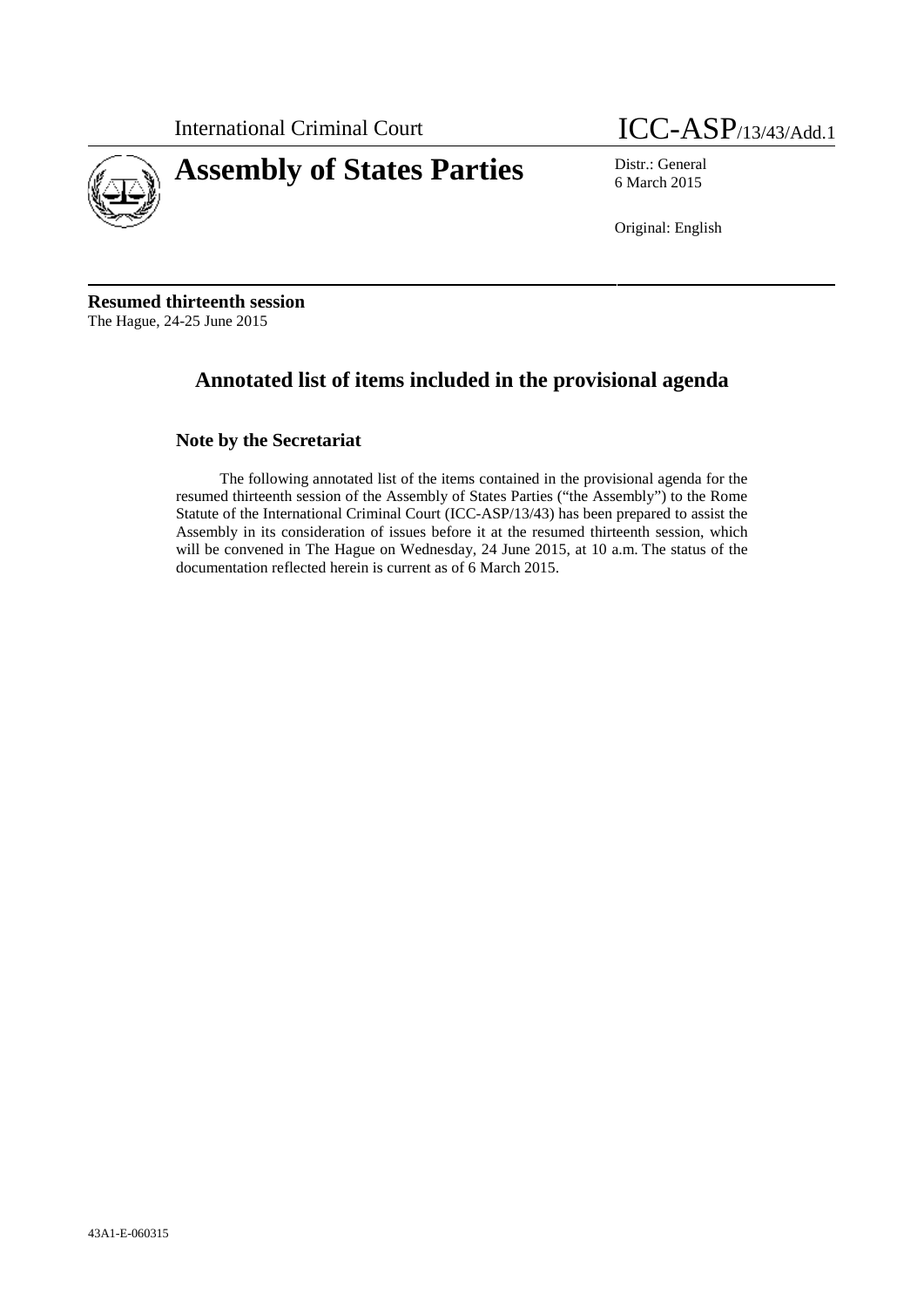# **1. Adoption of the agenda**

Rules 10 to 13 and 18 to 22 of the Rules of Procedure concerning the agenda are applicable to regular sessions of the Assembly.

In accordance with rules 10 and 11 of the Rules of Procedure, the provisional agenda for the resumed thirteenth session (ICC-ASP/13/43) was issued on 28 January 2015. In accordance with rule 19 of the Rules of Procedure, the provisional agenda shall be submitted to the Assembly for approval as soon as possible after the opening of the session.

### *Documentation*

Provisional agenda (ICC-ASP/13/43)

# **2. States in arrears**

According to article 112, paragraph 8, of the Rome Statute, "A State Party which is in arrears in the payment of its financial contributions towards the costs of the Court shall have no vote in the Assembly and in the Bureau if the amount of its arrears equals or exceeds the amount of the contributions due from it for the preceding two full years."

At its fourth session, the Assembly took note of the report of the Bureau on the arrears of States Parties<sup>1</sup> and the recommendations therein and invited the Bureau to report back to the fifth session of the Assembly on the status of arrears, including on suggestions, if necessary, of measures to promote the timely, full and unconditional payment of assessed contributions and advances towards the costs of the Court. Furthermore, the Assembly decided that requests for exemption under article 112, paragraph 8, of the Rome Statute, should be submitted by States Parties to the Secretariat of the Assembly at least one month before the session of the Committee on Budget and Finance ("the Committee"), so as to facilitate the Committee's review of the requests and that the Committee should advise the Assembly before the Assembly decided on any requests for exemption under article 112, paragraph 8, of the Rome Statute.<sup>2</sup>

At its fifth session, the Assembly renewed the appeal to States Parties in arrears to settle their accounts with the Court as soon as possible. In this connection, the Assembly adopted resolution ICC-ASP/5/Res.3 containing recommendations setting out a specific procedure for requesting exemptions from the loss of voting rights<sup>3</sup> and decided that the Bureau should review on a regular basis the status of payments received throughout the financial year of the Court and consider additional measures to promote payments by States Parties, as appropriate.<sup>4</sup>

### **3. Credentials of representatives of States at the resumed thirteenth session**

#### **(a) Appointment of the Credentials Committee**

Rule 25 of the Rules of Procedure of the Assembly of States Parties, provides that a Credentials Committee shall be appointed at the beginning of each session. It shall consist of representatives of nine States Parties, which shall be appointed by the Assembly on the proposal of the President.

#### **(b) Report of the Credentials Committee**

Representation and credentials are regulated by rules 23 to 28 of the Rules of Procedure. In accordance with rule 24, the credentials of representatives of States Parties and the names of alternates and advisers shall be submitted to the Secretariat if possible not later than 24 hours after the opening of the session. The credentials shall be issued by the

ICC-ASP/4/14.

<sup>&</sup>lt;sup>2</sup> Official Records ... Fourth session ... 2005 (ICC-ASP/4/32), part III, ICC-ASP/4/Res.4, paras. 40, 43 and 44.<br><sup>3</sup> Official Records ... Fifth session ... 2006 (ICC-ASP/5/32), part III, ICC-ASP/5/Res.3, annex III.<br><sup>4</sup> I